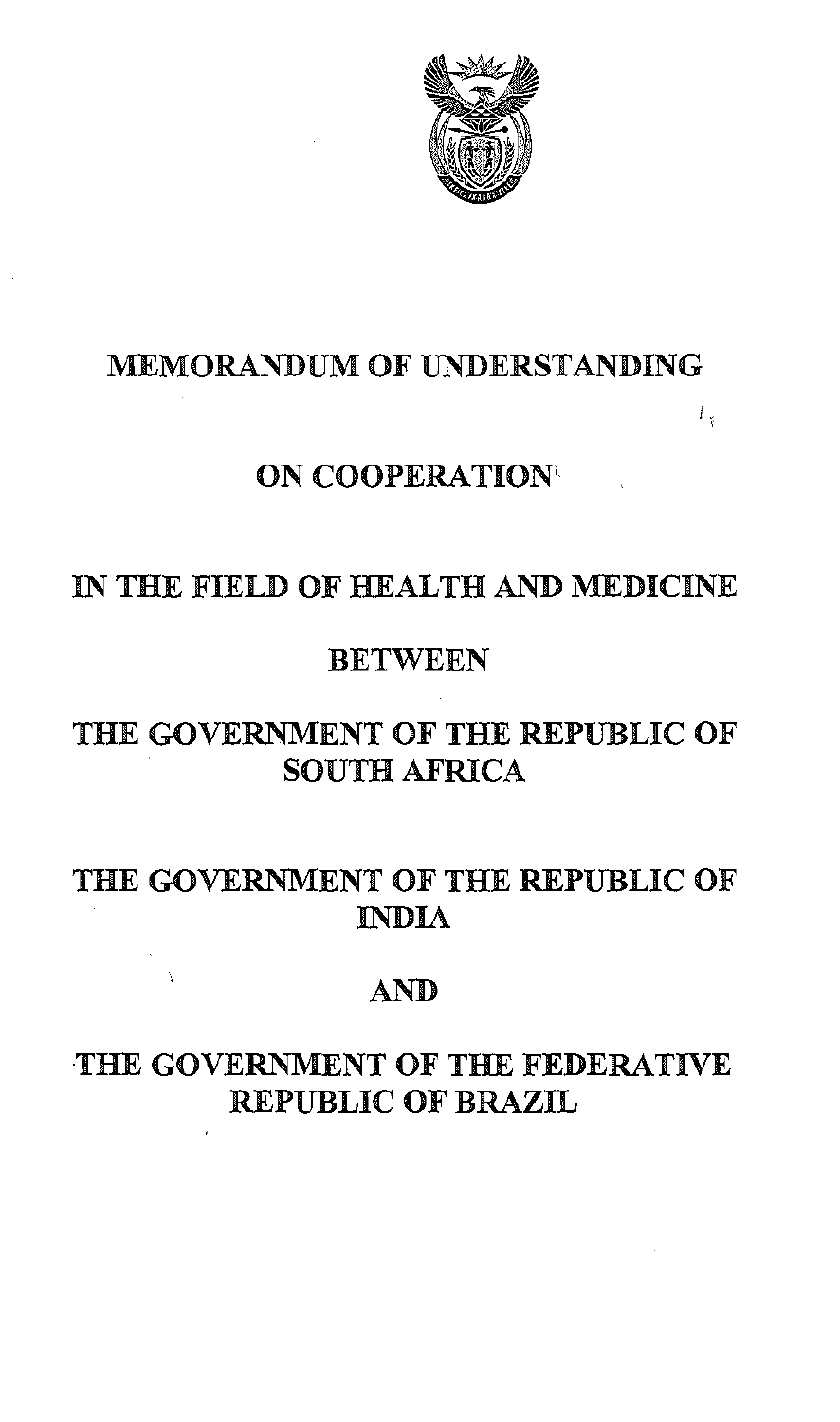The Government of the Republic of India, the Government of the Federative Republic of Brazil and the Government of the Republic of South Africa (hereinafter referred to as "the Parties"),

RECOGNIZING that cooperation in the field of health and medicine will contribute to the strengthening of friendly relations among India, Brazil and South Africa under IBSA dialogue forum,

à.

Have reached the following understanding:

### ARTICLE 1

The Parties shall promote and develop cooperation in the field of health and medical sciences on the basis of equality, mutual benefits and in accordance with the existing laws and regulations of each country.

### ARTICLE 2

The cooperation among the Parties shall be initiated in the following areas:

- I. HIV/AIDS which will include the following:
	- a) Efforts to establish a common strategy and develop parallel actions in the three countries in response to the HIV epidemic, in accordance with national specificities;
	- b) Production of Antiretroviral Drugs (ARVs) and other medicines for the treatment of AIDS and opportunistic infections for ensuring affordable universal access to life saving emergency drugs;
	- c) Research, development and production of vaccines and microbicides including raw materials in conjunction with the IBSA collaborative Science and Technology (S&T) Programme of Work;
	- d) Production of raw materials for the manufacturing of rapid tests, CD4 test, viral load and geno-typing; and
	- e) Transfer and sharing of technology in laboratory science for quality assurance, drug resistance research, manufacture of low cost diagnostic kits and related resources.
- 2. Tuberculosis (TB) programme development, including community based programmes, medicines, co-infection HIV-TB.
- 3. Malaria programmes, including community based programmes, diagnostics, treatment and vector control.
- 4. Pharmaceutical assistance programmes including regulation and registration of health products.

ŧ.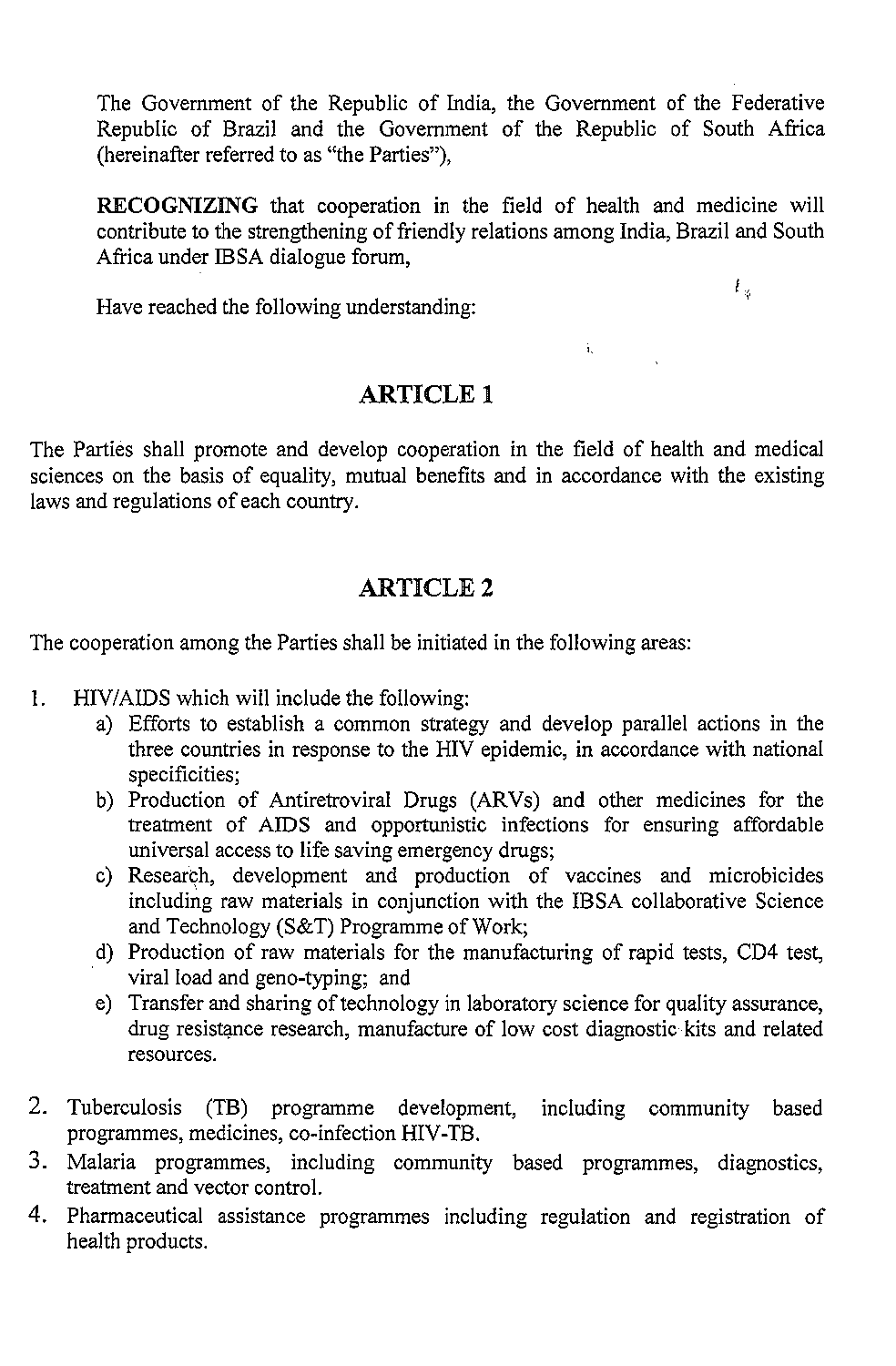- 5. Procurement of medicines.
- 6. Vaccines.
- 7. Medical research and development, in conjunction with the IBSA S&T Programme ofWork.
- 8. Traditional Medicine.
- 9. Intellectual property Rights.
- 10. Disease Surveillance.

#### ARTICLE 3

 $L_{\rm g}$ 

Cooperation among Parties shall be implemented through:

a) Exchanging, disseminating and sharing of information in the field of health and medicine, including updated medical achievements;

 $\mathbf{t}$ 

- b) Exchanging of health professionals for purposes of sharing new techniques and technologies, including training and educational programmes, agreed to by the Parties;
- c) Scientific cooperation programmes by means of seminars, workshops and joint collaborative projects:
- d) Transfer of technology.

### ARTICLE 4

A Working Group shall be set up to further elaborate the details of cooperation and to oversee the implementation of this Memorandum of Understanding. The Working Group will meet trilaterally at least once in a year, in India, Brazil or South Africa. The composition of the Working Group and venue for its meeting as well as its mandate shall be mutually agreed upon among the Parties.

#### **ARTICLE 5**

The Ministry of Health and Family Welfare of the Republic of India, the Ministry of Health of the Federative Republic of Brazil and the Department of Health of the Republic of South Africa shall be the implementing agencies for the actions established by this Memorandum of Understanding.

### ARTICLE 6

This Memorandum of Understanding may be amended upon agreement of the Parties through an exchange of Notes through the diplomatic channel.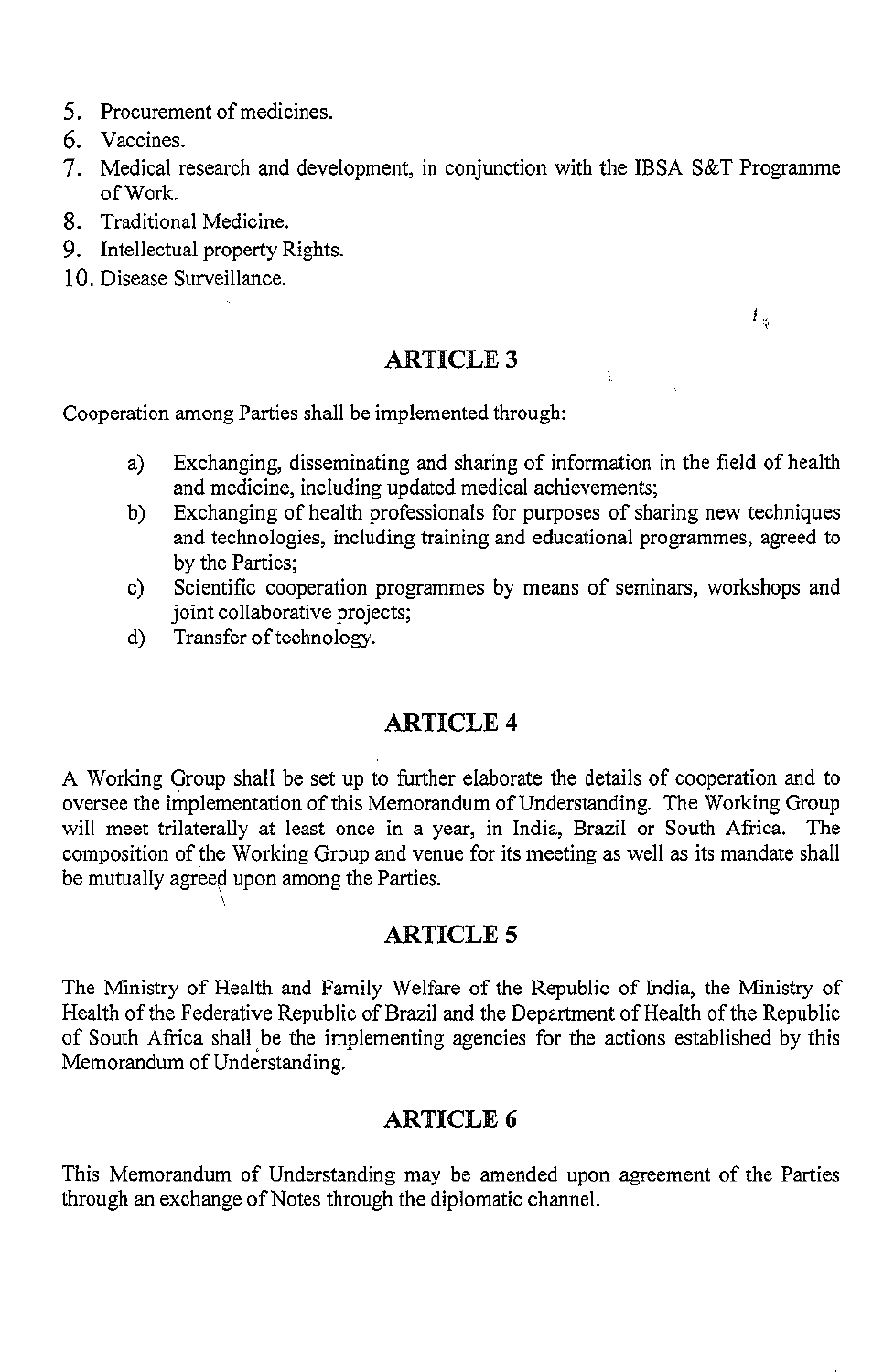#### ARTICLE 7

In case any disagreement or dispute occurs concerning the execution of this Memorandum of Understanding, such issue shall be settled through consultation among the Parties.

#### ARTICLE 8

1. The Memorandum of Understanding shall come into force on the date of its signature and shall remain in force for a period of five years. The Memorandum of Understanding shall be automatically extended for another five years.

2. Either Party may terminate this Memorandum of Understanding by giving written notice to the other Parties. Such termination shall take effect six months after the date of receipt of written notice by the terminating Party. The validity and duration of ongoing actions shall not be affected in case of termination.

IN WITNESS WHEREOF, the undersigned, being duly authorized thereto by their respective Governments, have signed and sealed this Memorandum of Understanding in three originals, in the English, Portuguese and Hindi languages, all texts being equally authentic. In case of a divergence, the English text shall prevail.

**DONE** at  $\sqrt{R\epsilon}$ 79R/*A*., on the *J.R.J.P.*.....2007 in three originals in Hindi, Portuguese and English language, and all texts being equally authentic. In case of any divergence of interpretation, the English text shall prevail.

Nerima-Amina

FOR THE OF THE REPUBLIC OF OF THE REPUBLIC OF<br>SOUTH AFRICA MDIA SOUTH AFRICA

GOVERNMENT FOR THE GOVERNMENT OF

**FOR THE COVERNMENT** THE FEDERATIVE REPUBLIC OF BRAZIL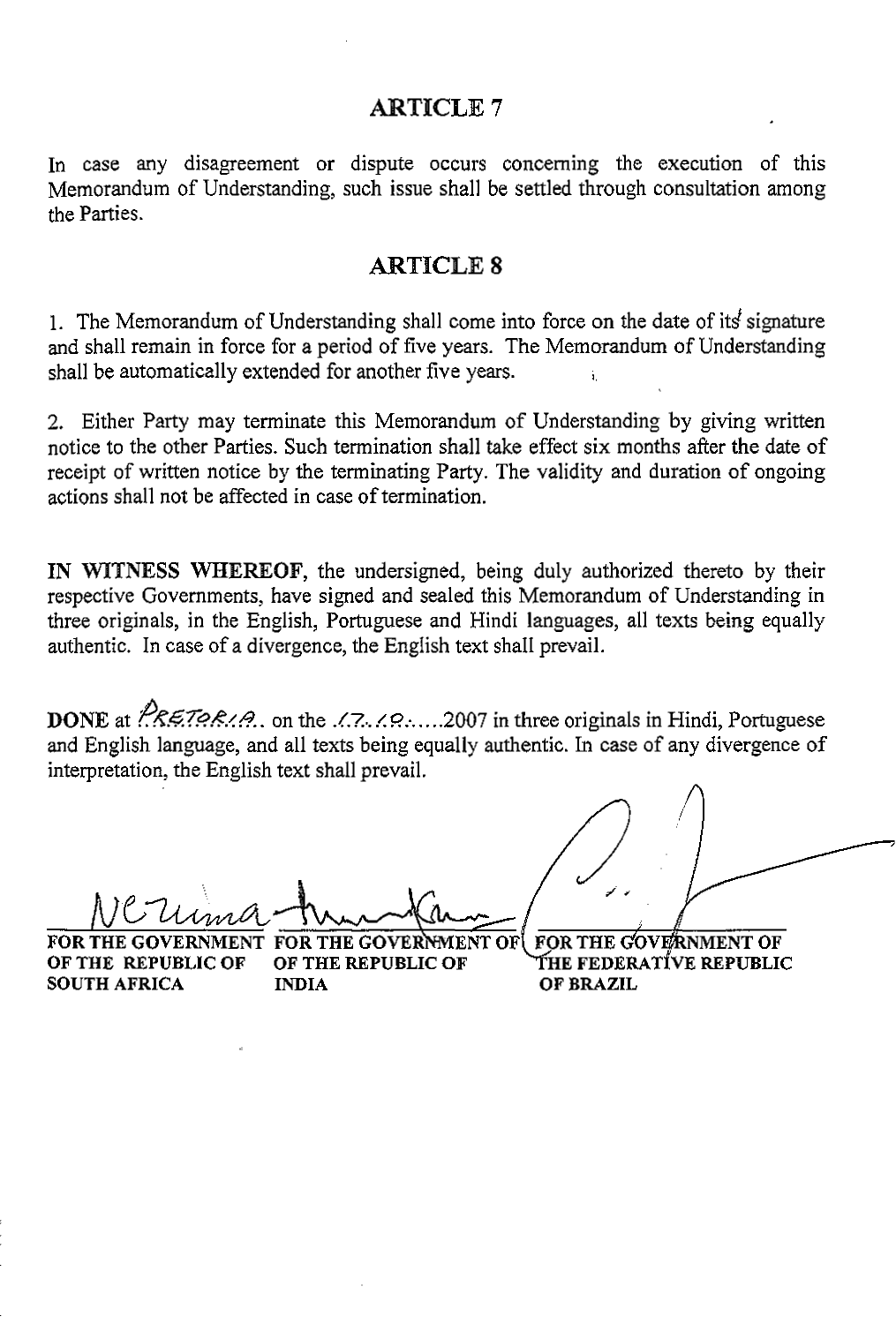भारत गणराज्य की सरकार, ब्राजील संघ गणराज्य की सरकार और दक्षिण अफ्रीका गणराज्य की सरकार के बीच स्वास्थ्य और चिकित्सा के क्षेत्र में सहयोग संबंधी समझौता ज्ञापन

-----------

भारत गणराज्य की सरकार, ब्राजील संघ गणराज्य की सरकार और दक्षिण अफ्रीका गणराज्य की सरकार (अब के बाद "पक्षकारों" के रूप में संदर्भित) ने:  $\mathbf{t}_i$ 

यह मानते हुए कि स्वास्थ्य और चिकित्सा के क्षेत्र में सहयोग से भारत-ब्राजील-दक्षिण अफ्रीका बातचीत मंच के अंतर्गत भारत, ब्राजील और दक्षिण अफ्रीका के बीच मैत्रीपूर्ण संबंधों को सुदृढ़ करने में मदद मिलेगी;

निम्नलिखित समझौता किया गया है:

# अनुच्छेद-1

पक्षकार समानता, पारस्परिक लाभों के आधार पर और प्रत्येक देश के मौजूदा विधानों और विनियमों के अनुसार स्वास्थ्य और आयुर्विज्ञान के क्षेत्र में सहयोग को बढ़ावा देंगे और उसे विकसित करेंगे।

# अनुच्छेद-2

पक्षकारों के बीच सहयोग निम्नलिखित क्षेत्रों में शुरू किया जाएगा;

एचआईवी/एड्स जिसमें निम्नलिखित शामिल होंगे :  $1.$ 

- (क): राष्ट्रीय विनिर्देशों के अनुसार तीनों देशों में एचआईवी महामारी के प्रति अनुक्रिया में एक संयुक्त कार्यनीति स्थापित करने और समानांतर कार्रवाई करने के लिए प्रयास;
- (ख): जीवन रक्षक आपाती औषधों की वहनीय वैश्विक पहुंच को सुनिश्चित करने हेतु एड्स और संयोगिक संक्रमणों के उपचार के

 $\mathbf{I}$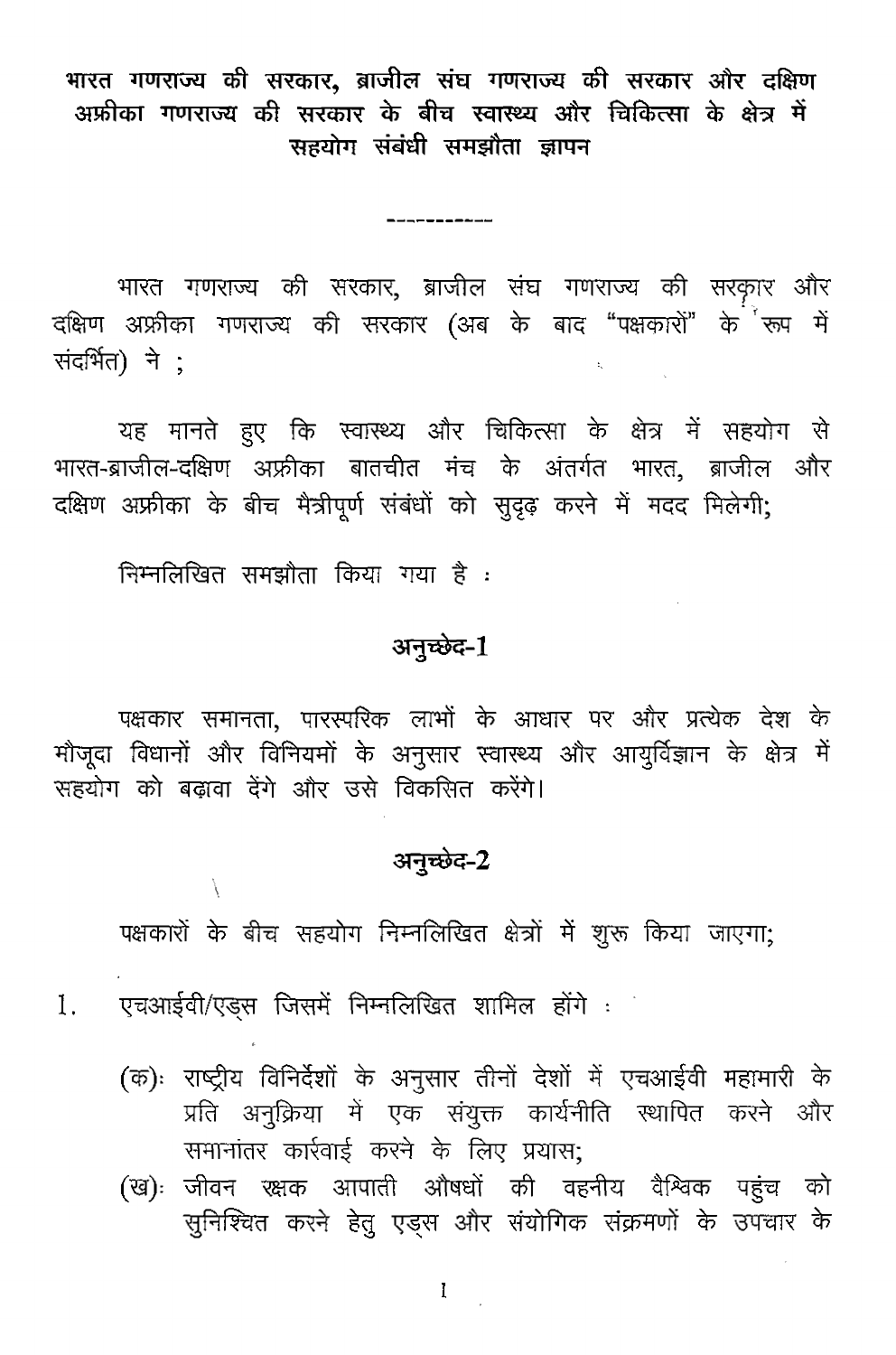लिए रिट्रोवायरल रोधी औषधों (एआरवी) और अन्य दवाओं का उत्पादन:

- भारत-ब्राजील-दक्षिण अफ्रीका कौलेबोरेटिव साइंस एंड टक्नोलाजी  $(\mathbb{T})$ : प्रोग्राम आफ वर्क के संयोजन से कच्ची सामग्री सहित वैक्सीनों एवं माइक्रोबाइसाइडों पर अनुसंधान, उनका विकास एवं उत्पादन;
- रेपिडटैस्ट, सीडी4 टेस्ट, वाइरल लोड तथा जीनो-टाइपिंग के (ঘ): विनिर्माण के लिए कच्ची सामग्री का उत्पादन; और  $t_{\rm w}$
- गुणवत्ता आश्वासन, औषध प्रतिरोध अनुसंधान, निम्न लागत वाली  $(\overline{\mathbb{S}})$ . नैदानिक किटों के विनिर्माण और संबंधित संसाधनों के लिए प्रयोगशाला विज्ञान में प्रौद्योगिकी का अंतरण एवं आदान-प्रदान!
- समुदाय आधारित कार्यक्रम, औषधों एवं सह-संक्रमण एचआईवाई क्षयरोग  $2.$ सहित क्षयरोग कार्यकम का विकास
- समुदाय आधारित कार्यक्रमों, निदान शास्त्र, उपचार और वेक्टर नियंत्रण 3. सहित मलेरिया कार्यक्रम
- स्वास्थ्य उत्पादों के विनियमन एवं पंजीकरण सहित भेषजीय सहायता  $\overline{4}$ . कार्यकम
- $5<sub>1</sub>$ औषधों का प्रापण
- $6<sup>1</sup>$ ਹੈਰਲੀਜ
- भारत-ब्राजील-दक्षिण अफ्रीका साइंस एंड टेक्नोलाजी प्रोग्राम ऑफ वर्क  $7<sub>1</sub>$ के संयोजन से चिकित्सा अनुसंधान एवं विकास
- .<br>परम्परागत चिकित्सा 8.
- $9<sub>1</sub>$ बौद्धिक संपदा अधिकार
- $10$  रोग निगरानी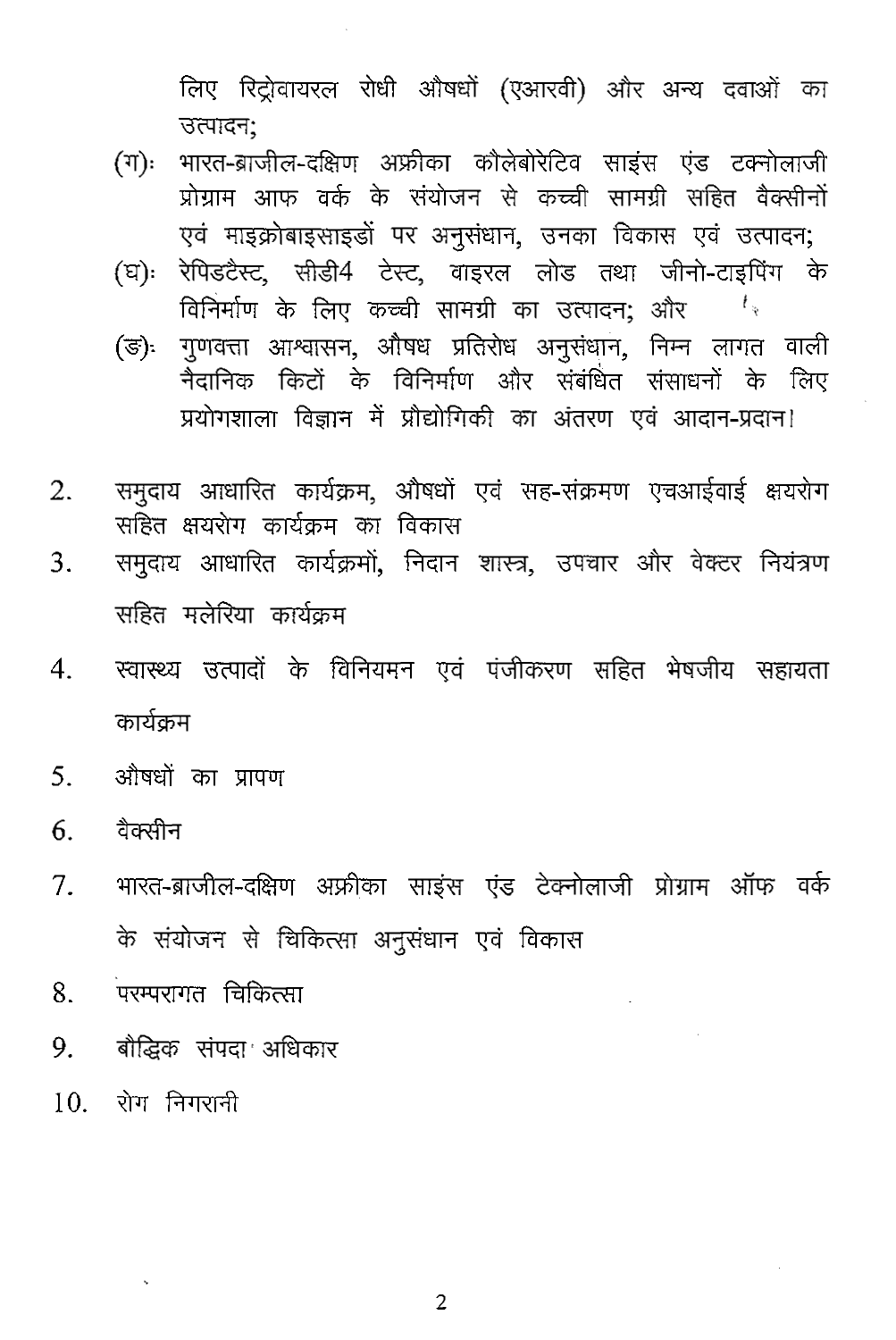### अनुच्छेद-3

इन पक्षकारों के बीच सहयोग निम्नलिखित के जरिए किया जाएगा :

- (क): अद्यतन चिकित्सा उपलब्धियों सहित स्वास्थ्य और चिकित्सा के क्षेत्र में सूचना का आदान-प्रदान, प्रचार-प्रसार तथा इसे आपस में बांटना
- (ख)ः इन पक्षकारों द्वारा सम्मत प्रशिक्षण एवं शैक्षणिक कार्यक्रमी<sup>ं</sup> सहित नई तकनीकी एवं प्रौद्योगिकियों को आपस में बांटने के प्रयोजनार्थ स्वास्थ्य विशेषज्ञों का आदान-प्रदान
- संगोष्ठियों, कार्यशालाओं तथा संयुक्त सहयोगात्मक परियोजनाओं  $(\exists \cdot)$ ः के जरिए वैज्ञानिक सहयोग कार्यक्रम
- (घ): प्रौद्योगिकी का अंतरण

 $\frac{1}{2}$ 

### अनुच्छेद-4

सहयोग के ब्यौरों को और अधिक स्पष्ट करने और समझौता ज्ञापन के कार्यान्वयन का पर्यवेक्षण करने के लिए एक कार्य दल का गठन किया जाएगा। इस कार्य दल की भारत, ब्राजील अथवा दक्षिण अफ्रीका में बारी-बारी से वर्ष में कम-से-कम एक बैठक होगी। कार्यदल का संघटन और इसकी बैठक का स्थान तथा इसका कार्यान्वयन और अधिदेश पक्षकारों के बीच आपसी सहमति के अनुसार होगा!

### अनुच्छेद-5

्भारत गणराज्य की सरकार का स्वास्थ्य एवं परिवार कल्याण मंत्रालय, ब्राजील संघ गणराज्य का स्वास्थ्य मंत्रालय और दक्षिण अफ्रीका गणराज्य का स्वास्थ्य विभाग इस समझौता ज्ञापन के कार्यान्वयन के लिए नोडल एजेन्सियां होंगी।

### अनुच्छेद-6

इस समझौता ज्ञापन को राजनयिक माध्यमों से नोट के आदान-प्रदान के जरिए संशोधित किया जा सकेगा।

3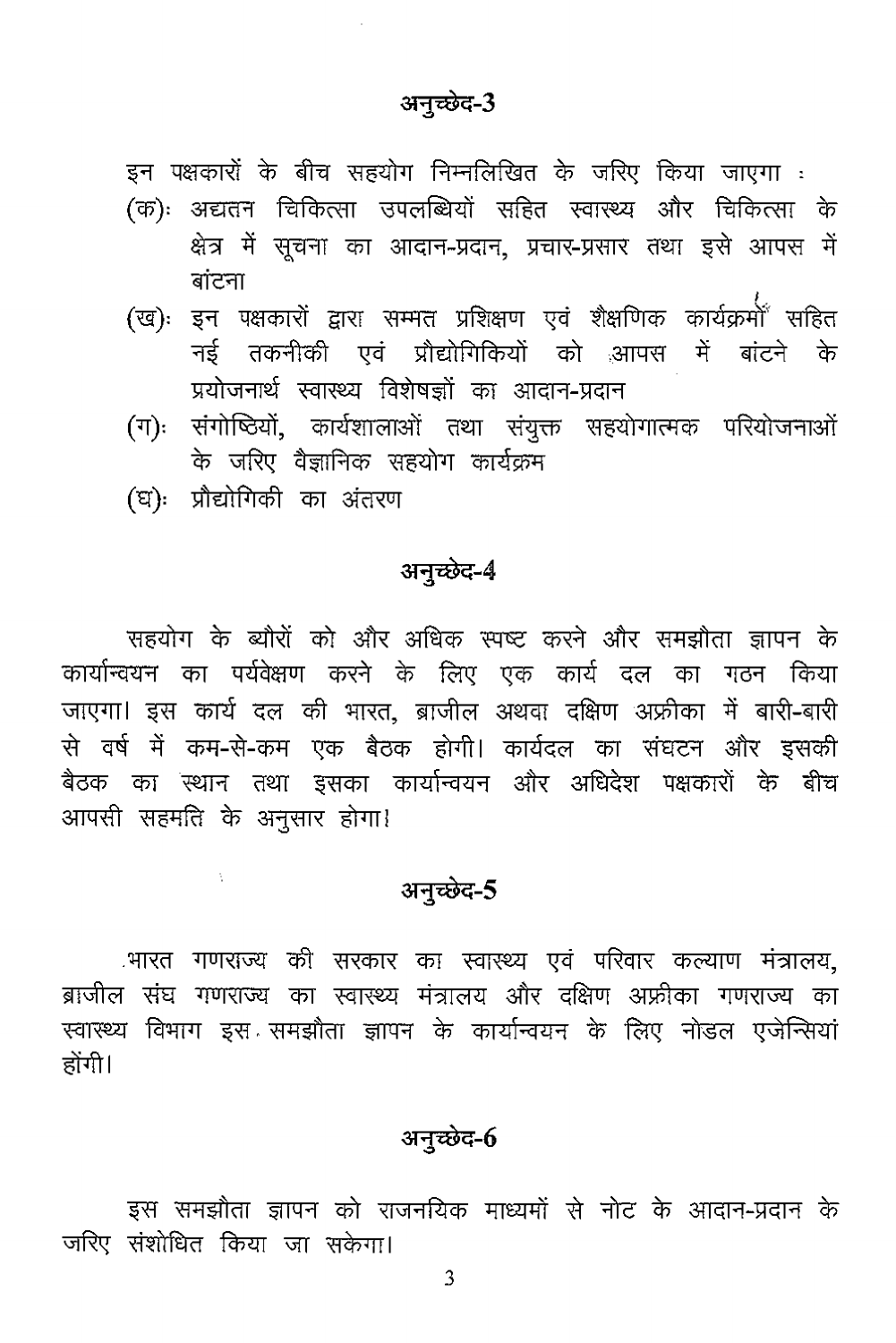## अनुच्छेद-7

इस समझौता ज्ञापन के लागू होने से संबंधित किसी भी असहमति या मतभेद को पक्षकारों के परामर्श से निपटाया जायेगा।

### अनुच्छेद-8

1. यह समझौता ज्ञापन इस पर हस्ताक्षर होने की तारीख से प्रभावी होगा और यह पांच वर्षों की अवधि के लिए प्रभावी रहेगा। यह समझौता ज्ञापन स्वतः ही पांच वर्षों के लिए बढ़ाया जा सकेगा।

2. कोई भी पक्षकार दुसरे पक्षकारों को लिखित नोटिस देकर इस समझौता ज्ञापन को समाप्त कर सकता है। ऐसा समापन, समापन चाहने वाले पक्षकार .<br>से नोटिस मिलने की तारीख के छह महीने बाद से प्रभावी होगा। समापन की स्थिति में चल रहे कार्यों की वैधता और अवधि प्रभावित नहीं होगी।

पुर्तगाली और अंग्रेजी भाषाओं की तीन-तीन मूल प्रतियों में किया गया जिनके .<br>मूल पाठ समान रूप से प्रामाणिक हैं। निर्वचन में किसी भी मतभेद के होने पर अंग्रेजी पाठ अभिभावी होगा।

 $3\pi\sqrt{2}$   $\sqrt[3]{143}$ 

भारत गणराज्य की गणराज्यकी सरकार की ओर से

INDIA

.<br>संघ गणराज्य की सरकार की ओर से

BRAZIL

ਤੂਬਿਸ਼ਾ - ਘਾਰੀਨ

£.

| सरकार की ओर से |  |  |  |
|----------------|--|--|--|
|                |  |  |  |
|                |  |  |  |
|                |  |  |  |

4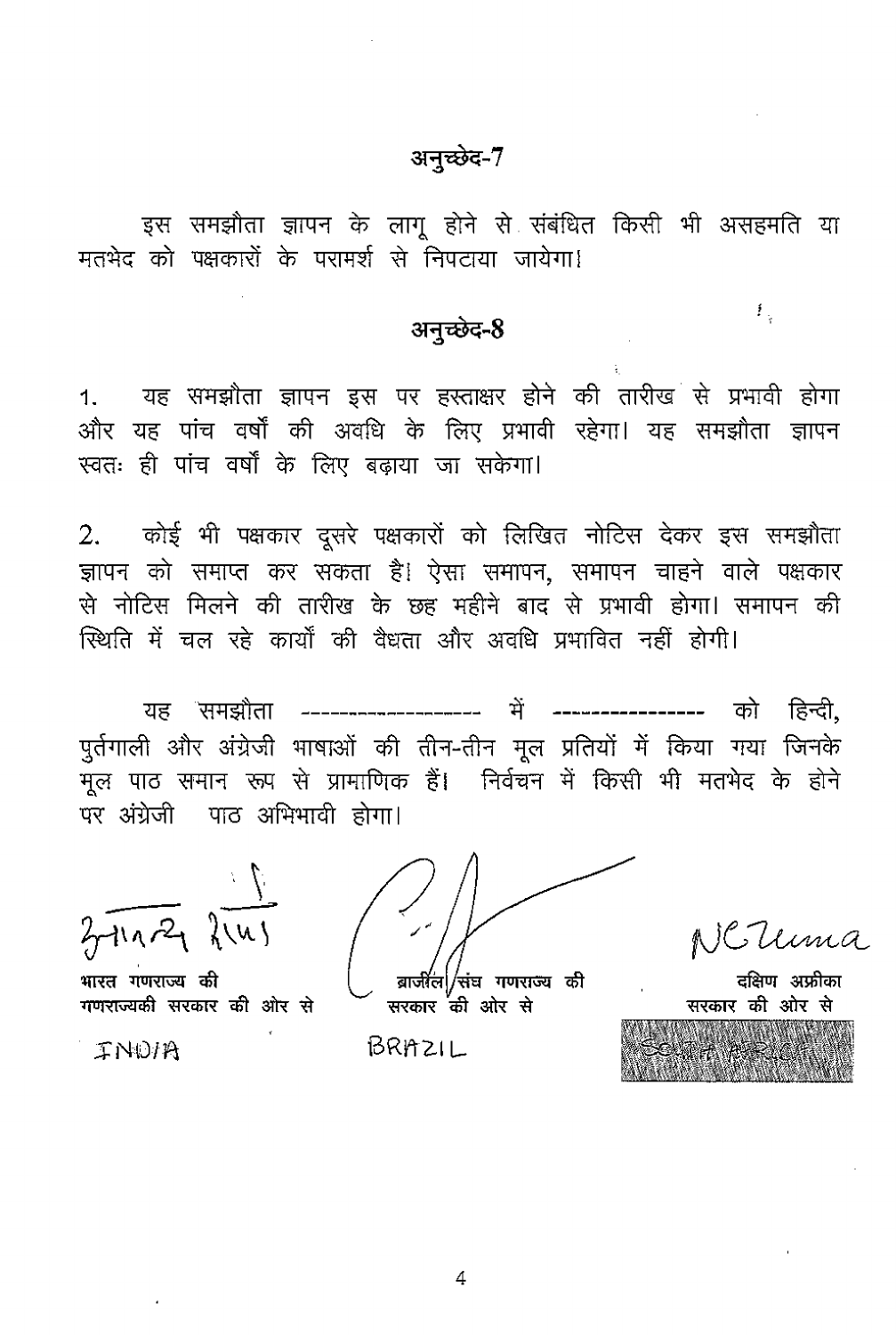#### MEMORANDO DE ENTENDIMENTO EM COOPERAÇÃO NA ÁREA DE SAÚDE E MEDICINA ENTRE 0 GOVERNO DA REPUBLICA DA AFRICA DO SUL, 0 GOVERNO DA REPUBLICA DA iNDIA E 0 ŧ., GOVERNO DA REPUBLICA FEDERATIVA DO BRASIL î.

o Govemo da Republica da Africa do Sui

o Govemo da Republica da India,

 $e<sub>1</sub>$ 

o Govemo da Republica Federativa do Brasil (doravante denominadas Partes),

Reconhecendo que a cooperação na área de saúde e medicina . contribuira para <sup>0</sup> reforyo de relayoes amistosas entre India, Brasil e Africa do Sui, sob <sup>0</sup> Forum de Dialogo !BAS,

Chegaram ao seguinte entendimento: Artigo 1

As Partes promoverão e desenvolverão cooperação na área de saúde e **ciencias medicas, com base na equidade, nos beneficios illumos e em** conformidade com as leis e as regulamentayoes existentes em cada pais.

#### Artigo 2

A cooperação entre as Partes será iniciada nas seguintes áreas:

I HIV/AIDS, <sup>0</sup> que incluira:

a) esforços para estabelecer uma estratégia comum e desenvolver ações paralelas nos três países, em resposta à epidemia de HIV, de acordo com especificidades nacionais;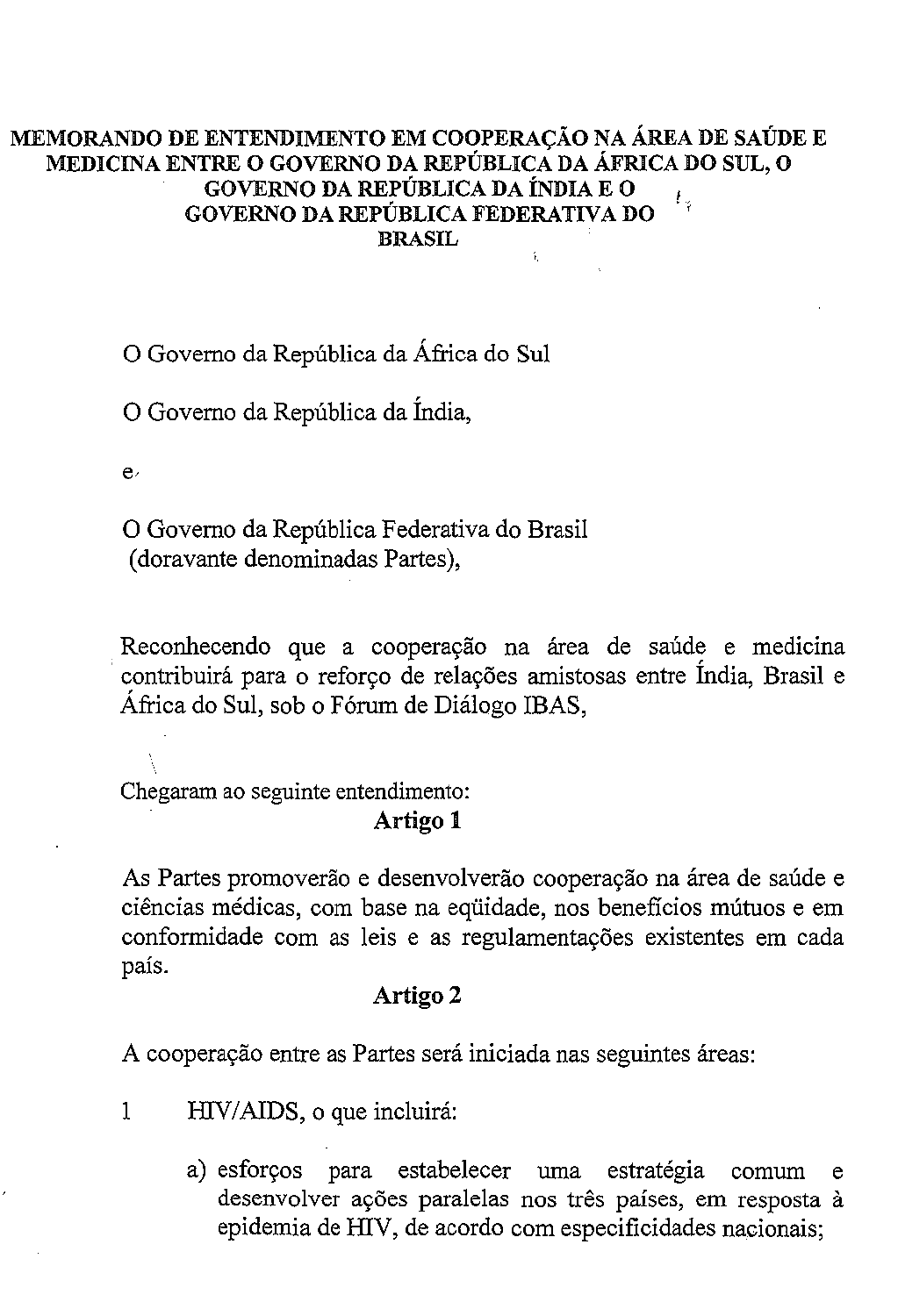- b) produção de drogas antiretrovirais (ARVs) e de outros medicamentos para o tratamento de AIDS e de infecções oportunistas, para assegurar acesso universal e a preços acessíveis a medicamentos de emergência e de suporte à **vida;**
- c) pesquisa, desenvolvimento e produção de vacinas e **antimicrobianos, inclusive mat6rias-primas, fern combina9ao** com 0 programa de trabalho conjunto do IBAS para Ciencia e Tecnologia (C&T); \,
- d) produção de matérias-primas para a fabricação de testes rápidos, testes de carga viral de CD4 e genotipificação, e
- e) transferência e compartilhamento de tecnologia em ciências laboratoriais para garantia de qualidade, pesquisa sobre resistência de drogas, confecção de kits de diagnóstico de **baixo custo e recursos correlates.**
- 2 Desenvolvimento de programa de tuberculose (TB), inclusive medicamentos de programas comunitários e co-infecção HIV e TR
- 3 Programas de malária, inclusive programas comunitários, diagnósticos, tratamento e controle de vetores.
- X 4 Programas de assistência farmacêutica, inclusive regulamentação e registro de produtos de saude,
- 5 Fomecimento de medicamentos.
- 6 Vacinas.
- **7 Pesquisa e desenvolvimento em medicina, em consonancia com** o Programa de Trabalho do IBAS para Ciencia e Tecnologia (C&T).
- 8 Medicina tradicional.
- 9 Direitos de propriedade intelectual.
- 10 Vigilância de doenças.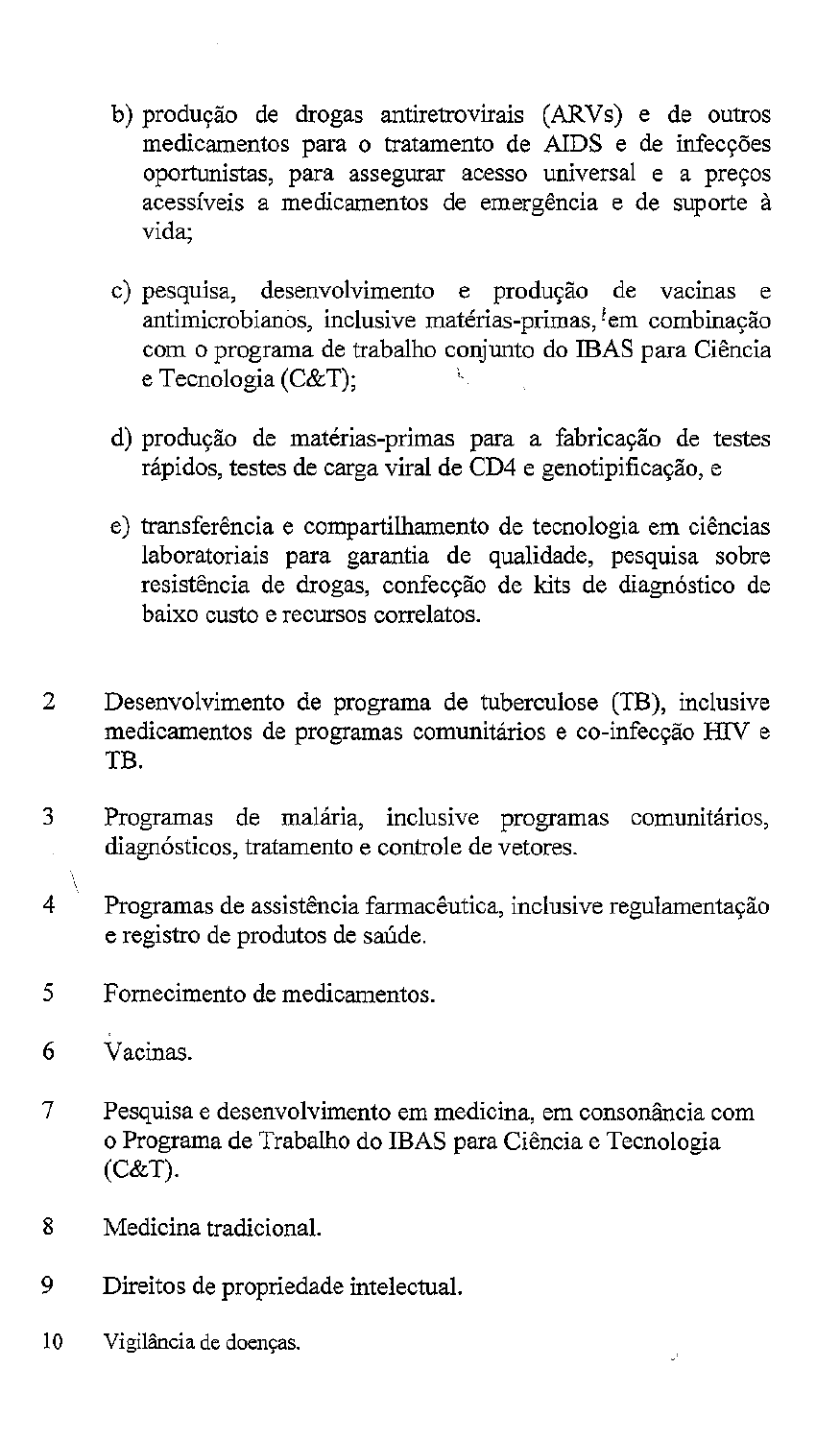### **Artigo 3**

Cooperação entre as Partes será implementada por meio de:

- a) troca, disseminação e compartilhamento de informação na área de  $s$ aúde e medicina, inclusive inovações médicas;
- b) intercâmbio de profissionais de saúde, com a finalidade de compartilhar novas técnicas e tecnologias, inclusive treinamento em programas educacionais, conforme estabelecido pelas Partes;
- c) programas de cooperação científica, por meio de seminários, oficinas e projetos de cooperação;
- d) transferência de tecnologia.

### **Artigo 4**

Um Grupo de Trabalho será constituído para impulsionar a definição dos detalhes da cooperação e supervisionar a implementação deste Memorando de Entendimento. 0 Grupo de Trabalho reunir-se-a trilateralmente, ao menos uma vez por ano, na Índia, na África do Sul e no Brasil. A composição do Grupo de Trabalho, a sede das reuniões, bem como a implementação, o mandato serão acordados mutuamente entre as Partes.

### **Artigo 5**

O Ministério da Saúde e Bem-Estar da Família da República da Índia, o Ministerio da Saude da Republica Federativa do Brasil e <sup>0</sup> Departamento da Saúde da República da África do Sul serão as agências implementadoras das ações estabelecidas por este Memorando de Entendimento.

## **Arrigo 6**

o presente Memorando de Entendimento pode ser emendado, com <sup>0</sup> consentimento das Partes, por meio de Troca de Notas, por via diplomática.